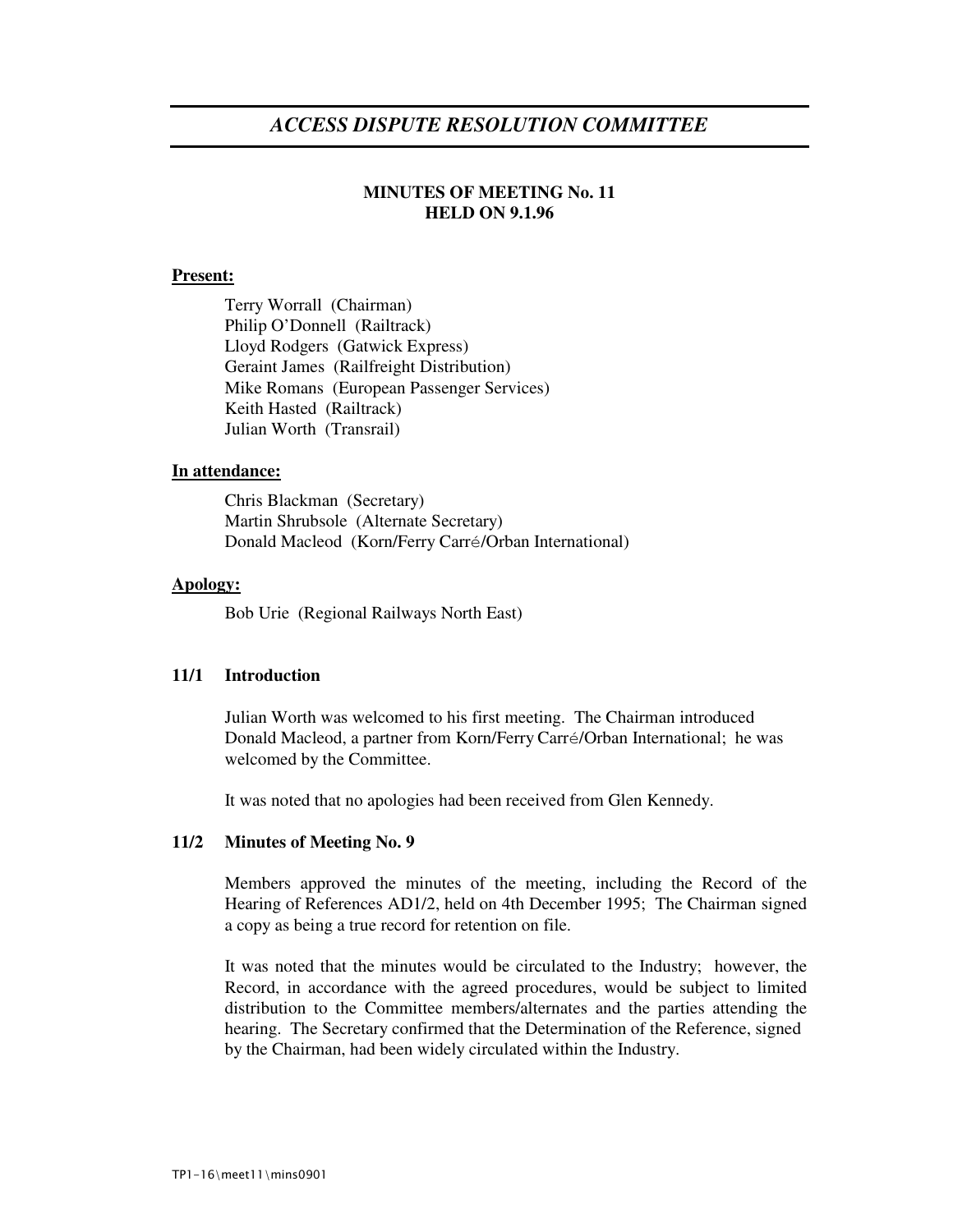## **11/3 Minutes of Meeting No. 10**

Members approved the minutes of the meeting, including the Record of the initial Hearing of Reference AD3, held on 12th December 1995; The Chairman signed a copy as being a true record for retention on file.

## **11/4 Resumption of Hearing of Reference No. AD3**

The Committee continued to hear Reference No.AD3 from North West Regional Railways. The record is attached.

## **11/5 Appointment of New Chairman**

The Secretariat reported that the Department of Transport had assumed the role of the client for the process of appointment of Chairman and had been represented at a meeting they had held on Thursday 4th January with Korn/Ferry Carré/Orban International who have been engaged as executive search consultants to find a suitable Chairman for both the ADRC and RIDR.

The Committee approved the Secretariat to supply information to the consultants about the procedures and processes of the Committee, copies of Determinations by the Committee and Timetabling Sub-Committee, together with a sample set of minutes of meetings of the ADRC and Timetabling Sub-Committee.

Donald Macleod, a partner at Korn/Ferry Carré/Orban International, described the procedures and arrangements that his company had put in hand. These include arranging national advertising, and adopting a thorough search using a variety of well established high level contacts. The opportunity to attend a meeting of the Committee had given him valuable insight and would enable him to answer questions from potential clients from a perspective of sound understanding of the status, objectives and working processes of the Committee.

The target date for appointment of Chairman for the ADRC by the 1st week of April is considered to be achievable but tight. The opportunity for holding interviews on either or both Saturdays February 10th and 17th is considered helpful to the process, although a realistic assessment of the timescales indicated that it would be prudent also to set aside an extra date about a week later for interviews. In noting the tightness of the timescales the Committee agreed that members would also be available for an interviewing panel on Saturday 24th February 1996.

The Chairman reminded members that a number of senior people who had been employed within recent years within the industry had been approached informally during the previous summer. The Committee agreed that he should contact again those who had expressed an interest and advise them of the arrangements that had been made for national advertising of the post.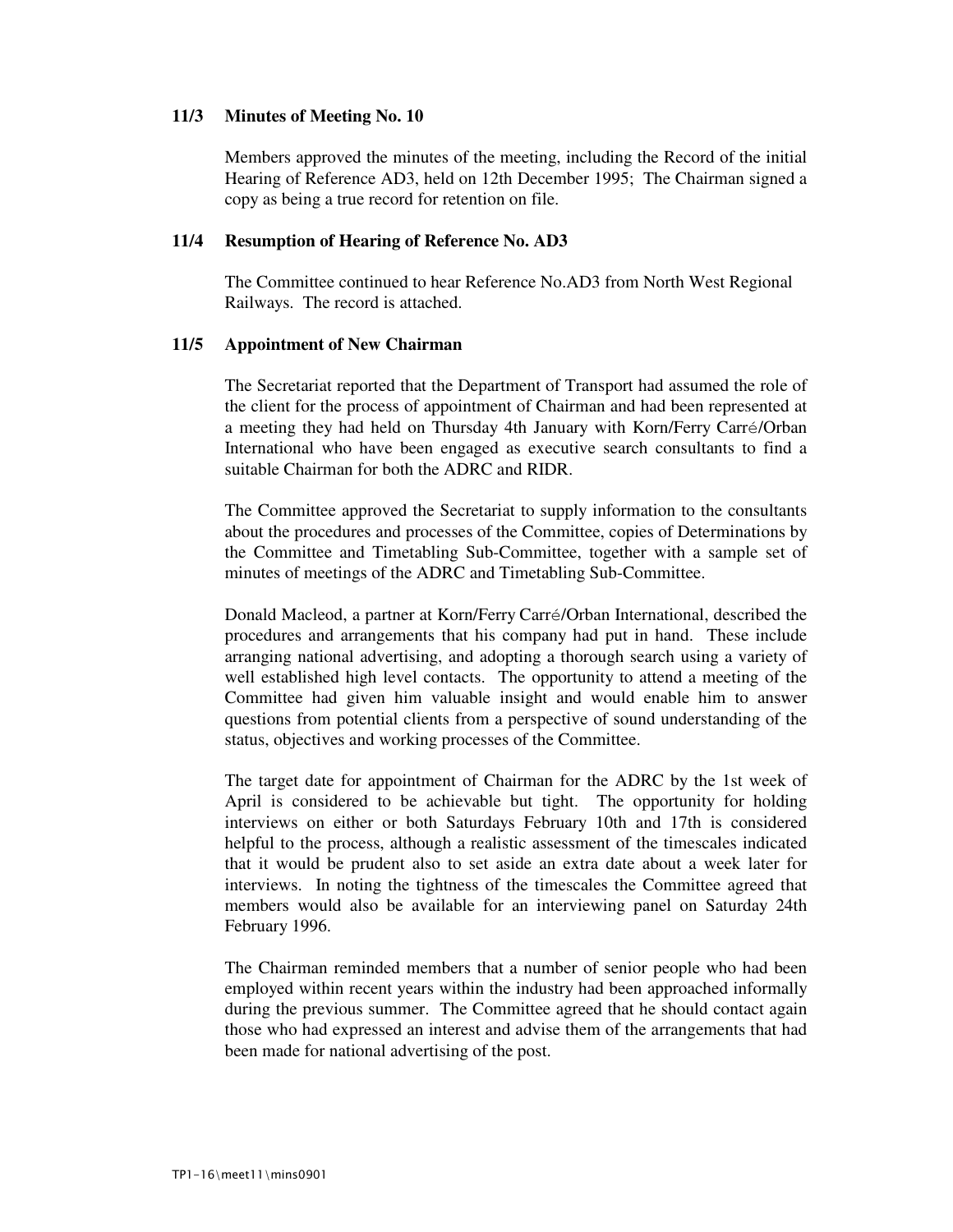#### **11/6 Committee Budget: Bank Account**

It was noted that the Department of Transport had not accepted the proposition that it should act as guarantor of the Committee's bank account. The Committee therefore agreed to proceed with the contingency plan as previously minuted in meeting No.10, and also agreed that disbursements from the account should be made on the authority of signatures from any two of the following four personnel: the Independent Chairman, Bob Urie (Deputy Chairman), Lloyd Rodgers, or the Secretary, Chris Blackman. Pending the appointment of the Independent Chairman, the Committee agreed that Martin Shrubsole, Alternate Secretary, should be acknowledged as an authorised signatory. The Secretary was instructed to open the account and to raise the levy on the industry parties.

#### **11/7 Review of the Committee's First Year**

It was noted that no comments had been received on the Secretariat's paper. The Committee decided that it should be circulated to all parties within the industry, including those who are the holders of a train operator's licence, or intending in good faith to become train operators. The Review, together with a covering letter signed by the Chairman, would be disseminated by members to their constituents, and by the Secretary to other bodies. **Action:** Secretary

#### **11/8 Matters arising from the Hearing of Reference AD1**

#### **11/8.1 Clarification of 'implementation' of a Network Change**

Philip O'Donnell explained that Part G of the Access Conditions applies to projects involving substantive change or enhancement. It follows that the manner in which a scheme is implemented also falls to be handled under the Part G arrangements. The Committee endorsed this and agreed that Part G should be applicable to the intermediate stages of a major Network change as well as to the end state.

The question of materiality as previously discussed may still be subject to test.

#### **11/8.2 Determining which committee should hear a reference**

The Committee noted that it had the power to determine, in accordance with Rules A4.7 and A7, which sub-Committee should hear a particular reference.

Members also considered that, in the case of a complex reference which fell within the jurisdiction of more than one sub-committee, or within the jurisdiction of the Committee and one (or more) of its sub-Committees, it might wish either for discrete elements to be heard by the relevant sub-Committee before being referred to the Committee for final Determination or the Committee should hear the whole reference. In either case there must be no denial of opportunity for appeal to the Regulator on those aspects which had been referred under Conditions D5, F5, G6 or H11.9(a). The Committee wished, in such circumstances where it had made a Determination, to be able to give leave to the parties involved to